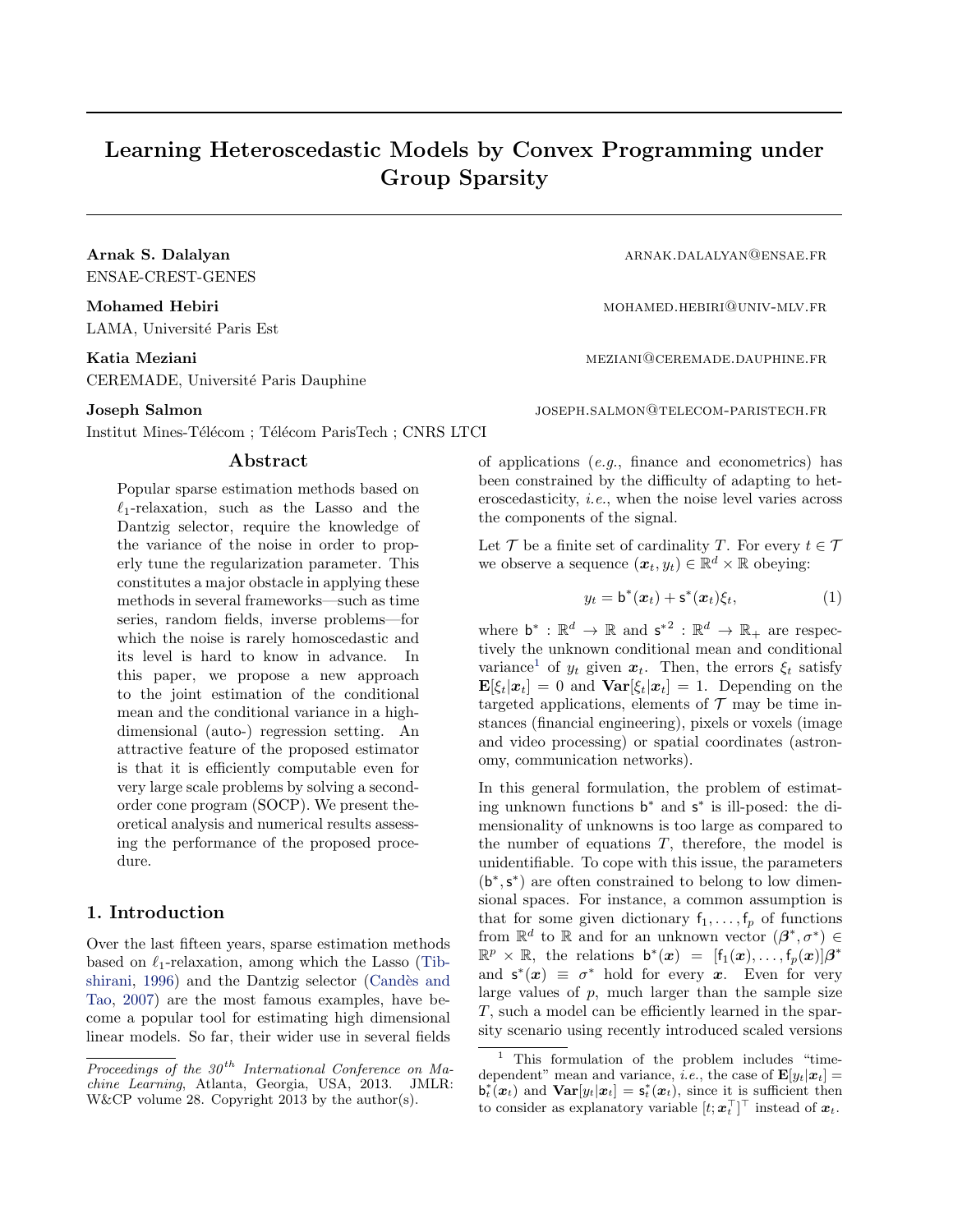of  $\ell_1$ -relaxations: the square-root Lasso (Antoniadis, 2010; Belloni et al., 2011; Sun and Zhang, 2012; Gautier and Tsybakov,  $2011$ ), the scaled Lasso (Städler et al., 2010) and the scaled Dantzig selector (Dalalyan and Chen, 2012). These methods are tailored to the context of a fixed noise level across observations (homoscedasticity), which reduces their attractiveness for applications in the aforementioned fields. In the present work, we propose a new method of estimation for model (1) that has the appealing properties of requiring neither homoscedasticity nor any prior knowledge of the noise level. The only restriction we impose is that the variance function  $s^{*2}$  is of reduced dimensionality, which in our terms means that its inverse  $1/s^*$  is of a linear parametric form.

Our contributions and related work We propose a principled approach to the problem of joint estimation of the conditional mean function b <sup>∗</sup> and the conditional variance  $s^{*2}$ , which boils down to a second-order cone programming (SOCP) problem. We refer to our procedure as the Scaled Heteroscedastic Dantzig selector (ScHeDs) since it can be seen an extension of the Dantzig selector to the case of heteroscedastic noise and group sparsity. Note that so far, inference under group-sparsity pioneered by (Yuan and Lin, 2006; Lin and Zhang, 2006), has only focused on the simple case of known and constant noise level both in the early references (Nardi and Rinaldo, 2008; Bach, 2008; Chesneau and Hebiri, 2008; Meier et al., 2009), and in the more recent ones (Lounici et al., 2011; Huang et al., 2012). In this work we provide a theoretical analysis and some numerical experiments assessing the quality of the proposed ScHeDs procedure.

More recently, regression estimation under the combination of sparsity and heteroscedasticity was addressed by (Daye et al., 2012; Wagener and Dette, 2012; Kolar and Sharpnack, 2012). Because of the inherent nonconvexity of the penalized (pseudo-)loglikelihood considered in these works, the methods proposed therein do not estimate the conditional mean and the variance in a joint manner. They rather rely on iterative estimation of those quantities: they alternate between the two variables, estimating one while keeping the other one fixed. Furthermore, the theoretical results of these papers are asymptotic. In contrast, we propose a method that estimates the conditional mean and the variance by solving a jointly convex minimization problem and derive nonasymptotic risk bounds for the proposed estimators.

Notation We use boldface letters to denote vectors and matrices. For an integer  $d > 0$ , we set

 $[d] = \{1, \ldots, d\}$ . If  $v \in \mathbb{R}^d$  and  $J \subset [d]$ , then  $v_J$ denotes the sub-vector of  $v$  obtained by removing all the coordinates having indexes outside J. If  $J = \{j\},\$ we write  $v_j = v_j$ . The  $\ell_q$ -norms of v are defined by:

$$
|\mathbf{v}|_0 = \sum_{j=1}^d \mathbf{1}(v_j \neq 0), \quad |\mathbf{v}|_\infty = \max_{j \in \{1, ..., d\}} |v_j|,
$$
  

$$
|\mathbf{v}|_q^q = \sum_{j=1}^d |v_j|^q, \ 1 \leq q < \infty.
$$

For a matrix  $\mathbf{A}, \mathbf{A}_{i,:}$  and  $\mathbf{A}_{:,j}$  stand respectively for its *i*-th row and its *j*-th column. For a vector  $Y =$  $[y_1, \ldots, y_T]^\top \in \mathbb{R}^T$ , we define  $\text{diag}(\boldsymbol{Y})$  as the  $T \times T$ diagonal matrix having the entries of  $Y$  on its main diagonal.

#### 2. Background and assumptions

We start by reparameterizing the problem as follows:

$$
r^*(x) = 1/s^*(x), \qquad f^*(x) = b^*(x)/s^*(x). \qquad (2)
$$

Clearly, under the condition that  $s^*$  is bounded away from zero, the mapping  $(s^*, b^*) \mapsto (r^*, f^*)$  is bijective. As shown later, learning the pair  $(r^*, f^*)$  appears to be more convenient than learning the original meanvariance pair, in the sense that it can be performed by solving a convex problem.

We now introduce two assumptions underlying our approach. The first one is a group sparsity assumption on the underlying function f ∗ . It states that there exists a given dictionary of functions  $f_1, \ldots, f_p$  from  $\mathbb{R}^d$ to R such that f ∗ is well approximated by a linear combination  $\sum_{j=1}^{p} \phi_j^* f_j$  with a (fixed) group-sparse vector  $\boldsymbol{\phi}^* = [\phi_1^*, \ldots, \phi_p^*]^\top$ . The precise formulation is:

**Assumption (A1)** We denote by **X** the  $T \times p$  matrix having  $[f_1(\boldsymbol{x}_t), \ldots, f_p(\boldsymbol{x}_t)]$  as t-th row. Then, for a given partition  $G_1, \ldots, G_K$  of  $\{1, \ldots, p\}$ , there is a vector  $\boldsymbol{\phi}^* \in \mathbb{R}^p$  such that  $[\mathbf{f}^*(\boldsymbol{x}_1), \dots, \mathbf{f}^*(\boldsymbol{x}_T)]^\top \approx$  $\mathbf{X}\boldsymbol{\phi}^*$  and  $\text{Card}(\{k : |\boldsymbol{\phi}_{G_k}^*|_2 \neq 0\}) \ll K.$ 

Assumption  $(A1)$  is a restriction on  $f^*$  only; the function r <sup>∗</sup> does not appear in its formulation. Let us describe two practical situations which fit into the framework delineated by Assumption (A1), some other examples can be found in (Lounici et al., 2011; Mairal et al., 2011; Huang et al., 2012).

Sparse linear model with qualitative covariates Consider the case of linear regression with a large number of covariates, an important portion of which are qualitative. Each qualitative covariate having  $m$ modalities is then transformed into a group of  $m$  binary quantitative covariates. Therefore, the irrelevance of one qualitative covariate implies the irrele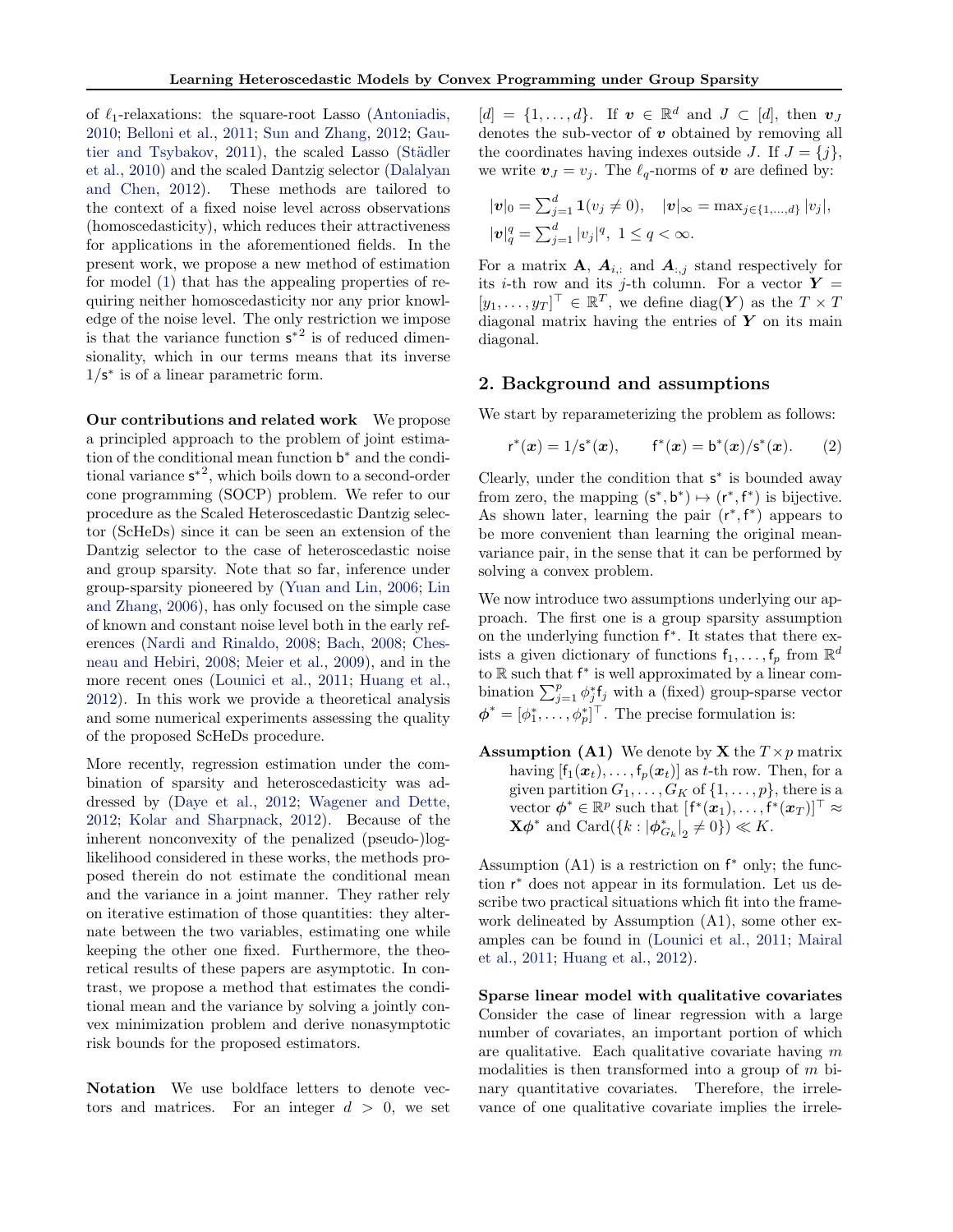vance of a group of quantitative covariates, leading to the group-sparsity condition.

Sparse additive model (Ravikumar et al., 2009; Koltchinskii and Yuan, 2010; Raskutti et al., 2012) If f<sup>\*</sup> is a nonlinear function of a moderately large number of quantitative covariates, then—to alleviate the curse of dimensionality—a sparse additive model is often considered for fitting the response. This means that  $f^*$ is assumed to be of the simple form  $f_1^*(x_1)+\ldots+f_d^*(x_d)$ , with most functions  $f_j^*$  being identically equal to zero. Projecting each of these functions onto a fixed number of elements of a basis,  $f_j^*(x) \approx \sum_{\ell=1}^{K_j} \phi_{\ell,j} \psi_{\ell}(x)$ , we get a linear formulation in terms of the unknown vector  $\phi = (\phi_{\ell,j})$ . The sparsity of the additive representation implies the group-sparsity of the vector  $\phi.$ 

Our second assumption requires that there is a linear space of dimension  $q$ , much smaller than the sample size  $T$ , that contains the function  $r^*$ . More precisely:

**Assumption (A2)** For q given functions  $r_1, \ldots, r_q$ mapping  $\mathbb{R}^d$  into  $\mathbb{R}_+$ , there is a vector  $\boldsymbol{\alpha} \in \mathbb{R}^{\hat{q}}$ such that  $\mathsf{r}^*(\boldsymbol{x}) = \sum_{\ell=1}^q \alpha_\ell \mathsf{r}_\ell(\boldsymbol{x})$  for every  $\boldsymbol{x} \in \mathbb{R}^d$ .

Here are two examples of functions  $r^*$  satisfying this assumption.

Blockwise homoscedastic noise In time series modeling, one can assume that the variance of the innovations varies smoothly over time, and, therefore, can be well approximated by a piecewise constant function. This situation also arises in image processing where neighboring pixels are often corrupted by noise of similar magnitude. This corresponds to choosing a partition of  $\mathcal T$  into q cells and to defining each  $r_\ell$  as the indicator function of one cell of the partition.

Periodic noise-level In meteorology or image processing, observations may be contaminated by a periodic noise. In meteorology, this can be caused by seasonal variations, whereas in image processing, this may occur if the imaging system is subject to electronic disturbance of repeating nature. Periodic noise can be handled by  $(A2)$  stating that  $r^*$  belongs to the linear span of a few trigonometric functions.

There are essentially three methods in the literature providing estimators of  $(b^*, s^*)$  in a context close to the one described above. All of them assume that  $s^*$  is constant and equal to  $\sigma^*$  and  $\left[\mathsf{b}^*(\bm{x}_1),\ldots,\mathsf{b}^*(\bm{x}_T)\right]^\top =$  $\mathbf{X}\boldsymbol{\beta}^*$  with some sparse vector  $\boldsymbol{\beta}^* \in \mathbb{R}^p$ . The first method, termed the scaled Lasso (Städler et al., 2010), suggests to recover  $(\beta^*, \sigma^*)$  by computing a solution

 $(\hat{\beta}^{\text{Sc-L}}, \hat{\sigma}^{\text{Sc-L}})$  to the optimization problem

$$
\min_{\boldsymbol{\beta}, \sigma} \left\{ T \log(\sigma) + \frac{|\mathbf{Y} - \mathbf{X}\boldsymbol{\beta}|_2^2}{2\sigma^2} + \frac{\lambda}{\sigma} \sum_{j=1}^p |\mathbf{X}_{:,j}|_2 |\beta_j| \right\}, (3)
$$

where  $\lambda > 0$  is a scale-free tuning parameter controlling the trade-off between data fitting and sparsity level. After a change of variables, this can be cast as a convex program. Hence, it is possible to find the global minimum relatively efficiently even for large p.

A second method for joint estimation of  $\beta^*$  and  $\sigma^*$ by convex programming, the Square-Root Lasso (Antoniadis, 2010; Belloni et al., 2011), estimates  $\beta^*$  by  $\widehat{\beta}^{\text{SqR-L}}$  which solves

$$
\min_{\boldsymbol{\beta}} \left\{ \left| \boldsymbol{Y} - \mathbf{X}\boldsymbol{\beta} \right|_2 + \lambda \sum_{j=1}^p |\boldsymbol{X}_{:,j}|_2 |\beta_j| \right\} \tag{4}
$$

and then defines  $\hat{\sigma}^{\text{SqR-L}} = \frac{1}{\sqrt{n}}$  $\frac{1}{T}\big\vert \boldsymbol{Y}-\mathbf{X}\widehat{\boldsymbol{\beta}}^\text{SqR-L}\big\vert_2$  as an estimator of  $\sigma^*$ . Both in theory and in practice, these two methods perform quite similarly (Sun and Zhang, 2012).

A third method, termed scaled Dantzig selector, was studied by (Dalalyan and Chen, 2012) under a more general type of sparsity assumption (called fused or indirect sparsity). Inspired by these works, we propose a new procedure for joint estimation of the conditional mean and the conditional variance in the context of heteroscedasticity and group-sparsity.

#### 3. Definition of the procedure

Our methodology originates from the penalized loglikelihood minimization. Assuming errors  $\xi_t$  are i.i.d. Gaussian  $\mathcal{N}(0,1)$  and setting  $f(\mathbf{x}) = \sum_{j=1}^{p} \phi_j f_j(\mathbf{x}),$ the penalized log-likelihood used for defining the group-Lasso estimator is (up to summands independent of  $(f,r)$ :

$$
PL(f, r) = \sum_{t \in \mathcal{T}} \left\{ -\log(r(\boldsymbol{x}_t)) + \frac{1}{2} (r(\boldsymbol{x}_t) y_t - \boldsymbol{X}_{t,:} \boldsymbol{\phi})^2 \right\}
$$

$$
+ \sum_{k=1}^K \lambda_k \left| \sum_{j \in G_k} \boldsymbol{X}_{:,j} \phi_j \right|_2, \tag{5}
$$

where  $\boldsymbol{\lambda} = (\lambda_1, \dots, \lambda_K) \in \mathbb{R}_+^K$  is a tuning parameter. A first strategy for estimating  $(f^*, r^*)$  is to minimize PL(f, r) with respect to  $\phi \in \mathbb{R}^p$  and  $r \in \{g : \mathbb{R}^d \to$  $\mathbb{R} : g(x) \geq 0$ , for almost all  $x \in \mathbb{R}^d$ . In view of assumption (A2), we can replace r by  $\sum_{\ell=1}^{q} \alpha_{\ell} r_{\ell}$  with an unknown *q*-vector  $\alpha$ .

If we introduce the  $T \times q$  matrix **R** having as generic entry  $r_{\ell}(\mathbf{x}_t)$ , (5) translates into a convex program with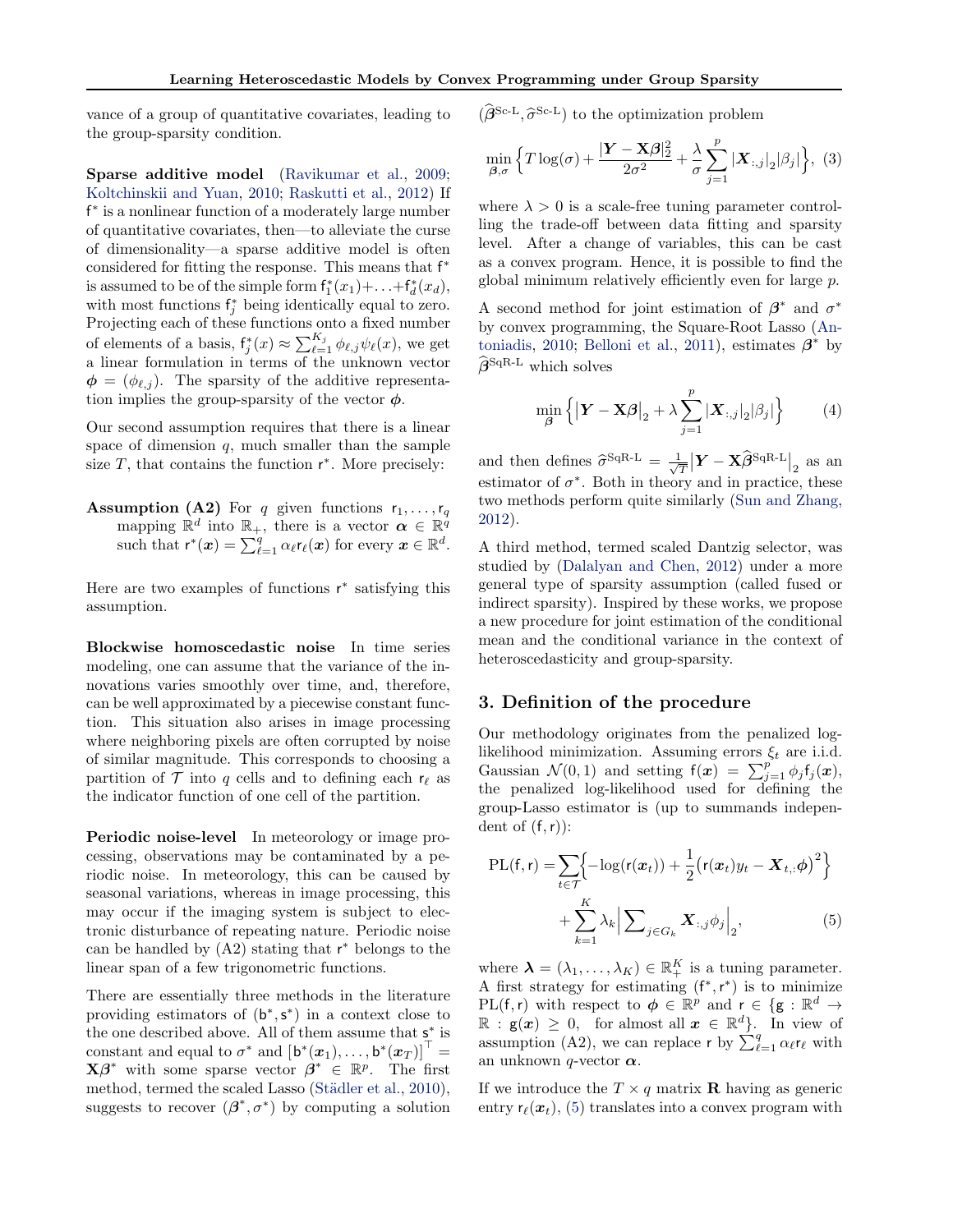respect to the  $p + q$  dimensional parameter  $(\phi, \alpha) \in$  $\mathbb{R}^p \times \mathbb{R}^q$ , in which the cost function is:

$$
PL(\boldsymbol{\phi}, \boldsymbol{\alpha}) = \sum_{t \in \mathcal{T}} \left\{ -\log(\boldsymbol{R}_{t,:} \boldsymbol{\alpha}) + \frac{1}{2} (y_t \boldsymbol{R}_{t,:} \boldsymbol{\alpha} - \boldsymbol{X}_{t,:} \boldsymbol{\phi})^2 \right\}
$$

$$
+ \sum_{k=1}^K \lambda_k |\boldsymbol{X}_{:,G_k} \boldsymbol{\phi}_{G_k}|_2, \tag{6}
$$

and the constraint  $\min_t \mathbf{R}_{t,:} \alpha \geq 0$  should be imposed to guarantee that the logarithm is well defined. This is a convex optimization problem, but it does not fit well the framework under which the convergence guarantees of the state-of-the-art optimization algorithms are established. Indeed, it is usually required that the smooth components of the cost function have Lipschitz-smooth derivative, which is not the case for (6) because of the presence of the logarithmic terms. One can circumvent this drawback by smoothing these terms<sup>2</sup>, but we opted for another solution that relies on an argument introduced in (Candès and Tao, 2007) for justifying the Dantzig selector. Let  $\Pi_{G_k} = \mathbf{X}_{:,G_k} (\mathbf{X}_{:,G_k}^\top \mathbf{X}_{:,G_k})^+ \mathbf{X}_{:,G_k}^\top$  be the orthogonal projector onto the range of  $\mathbf{X}_{:,G_k}$  in  $\mathbb{R}^{\mathcal{T}}$ .

**Definition** 3.1. Let  $\boldsymbol{\lambda} \in \mathbb{R}^K_+$  be a vector of tuning parameters. We call the Scaled Heteroscedastic Dantzig selector (ScHeDs) the pair  $(\phi, \hat{\alpha})$ , where  $(\phi, \hat{\alpha}, \hat{v})$  is a minimizer w.r.t.  $(\boldsymbol{\phi}, \boldsymbol{\alpha}, \boldsymbol{v}) \in \mathbb{R}^p \times \mathbb{R}^q \times \mathbb{R}^T_+$  of the cost function

$$
\sum\nolimits_{k=1}^K \lambda_k \big| \mathbf{X}_{:,G_k} \boldsymbol{\phi}_{G_k} \big|_2
$$

subject to the constraints

$$
\left|\mathbf{\Pi}_{G_k}\big(\mathrm{diag}(\boldsymbol{Y})\mathbf{R}\boldsymbol{\alpha}-\mathbf{X}\boldsymbol{\phi}\big)\right|_2\leq\lambda_k,\ \forall k\in[K];\tag{7}
$$

$$
\mathbf{R}^{\top}\mathbf{v} \leq \mathbf{R}^{\top}\text{diag}(\mathbf{Y})(\text{diag}(\mathbf{Y})\mathbf{R}\boldsymbol{\alpha} - \mathbf{X}\boldsymbol{\phi});\tag{8}
$$

$$
1/v_t \leq \mathbf{R}_{t,:} \alpha; \ \forall t \in \mathcal{T}.\tag{9}
$$

Constraints (7)-(9) are obtained as convex relaxations of the first-order conditions corresponding to minimizing (6). In fact, Eq. (7) is a standard relaxation for the condition  $0 \in \partial_{\phi} PL(\phi, \alpha)$ , whereas constraints (8) and (9) are convex relaxations of the equation  $\partial_{\alpha}PL(\phi,\alpha) = 0$ . Further details on this point are provided in the supplementary material. At this stage and before presenting theoretical guarantees on the statistical performance of the ScHeDs, we state a result telling us the estimator we introduced is meaningful.

Theorem 3.2. The ScHeDs is always well defined in the sense that the feasible set of the corresponding optimization problem is not empty: it contains the minimizer of  $(6)$ . Furthermore, the ScHeDs can be computed by any SOCP solver.

The proof is placed in the supplementary material. As we will see later, thanks to this theorem, we carried out two implementations of the ScHeDs based on an interior point algorithm and an optimal first-order proximal method.

#### 4. Comments on the procedure

Tuning parameters One apparent drawback of the ScHeDs is the large number of tuning parameters. Fortunately, some theoretical results provided in the supplementary material suggest to choose  $\lambda_k = \lambda_0 \sqrt{r_k}$ , where  $\lambda_0 > 0$  is a one-dimensional tuning parameter and  $r_k = \text{rank}(\mathbf{X}_{:,G_k})$ . In particular, when all the predictors within each group are linearly independent, then one may choose  $\lambda$  proportional to the vector  $(\sqrt{\mathrm{Card}(G_1)}, \ldots, \sqrt{\mathrm{Card}(G_K)}).$ 

Additional constraints In many practical situations one can add some additional constraints to the aforementioned optimization problem without leaving the SOCP framework. For example, if the response y is bounded by some known constant  $L_y$ , then it is natural to look for conditional mean and conditional variance bounded respectively by  $L_y$  and  $L_y^2$ . This amounts to introducing the (linearizable) constraints  $|\mathbf{X}_{t,:}\boldsymbol{\phi}| \leq L_y \boldsymbol{R}_{t,:}\boldsymbol{\alpha}$  and  $\boldsymbol{R}_{t,:}\boldsymbol{\alpha} \geq 1/L_y$  for every  $t \in \mathcal{T}$ .

Bias correction It is well known that the Lasso and the Dantzig selector estimate the nonzero coefficients of the regression vector with a bias toward zero. It was also remarked in (Sun and Zhang, 2010), that the estimator of the noise level provided by the scaled Lasso is systematically over-estimating the true noise level. Our experiments showed the same shortcomings for the ScHeDs. To attenuate these effects, we propose a two-step procedure that applies the ScHeDs with the  $\frac{1}{2}$ penalties  $\lambda_k = \lambda_0 \sqrt{r_k}$  at the first step and discards from  $X$  the columns that correspond to vanishing coefficients of  $\phi$ . At the second step, the ScHeDs is applied with the new matrix **X** and with  $\lambda = 0$ .

Gaussian assumption Although the proposed algorithm takes its roots from the log-likelihood of the Gaussian regression, it is by no means necessary that the noise distribution should be Gaussian. In the case of deterministic design  $x_t$ , it is sufficient to assume that the noise distribution is sub-Gaussian. For random i.i.d. design, arguments similar to those of (Belloni et al., 2011; Gautier and Tsybakov, 2011) can be applied to show oracle inequalities for even more general noise distributions.

<sup>&</sup>lt;sup>2</sup>This will result in introducing new parameters the tuning of which may increase the difficulty of the problem.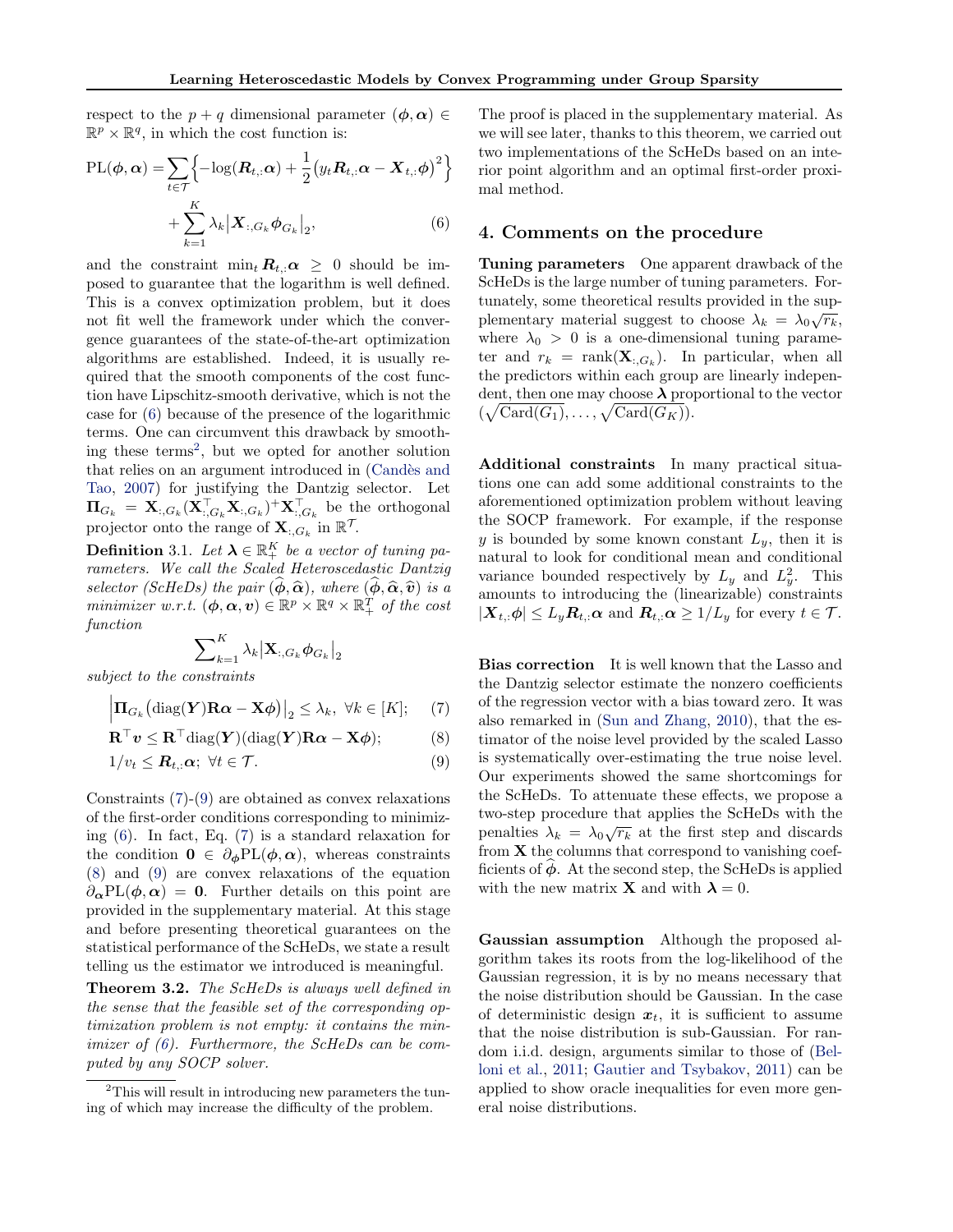**Equivariance** Given the historical data  $(y_{1:T}, x_{1:T})$ of the response and the covariates, let us denote by  $\widehat{y}_{T+1}(y_{1:T}) = \left[\sum_{\ell=1}^{p} \widehat{\phi}_j f_j(x_{T+1})\right] / \left[\sum_{\ell=1}^{q} \widehat{\alpha}_{\ell} t_{\ell}(x_{T+1})\right]$ the prediction provided by the ScHeDs for a new observation  $x_{T+1}$ . This prediction is equivariant with respect to scale change in the following sense. If all the response values  $y_1, \ldots, y_T$  are multiplied by some constant c, then it can easily be proved that the new prediction can be deduced from the previous one by merely multiplying it by c:  $\hat{y}_{T+1}(cy_{1:T}) = c\hat{y}_{T+1}(y_{1:T}).$ 

Most papers dealing with group-sparsity (Lounici et al., 2011; Liu et al., 2010; Huang and Zhang, 2010) use penalties of the form  $\sum_{k} |\mathbf{D}_k \phi_{G_k}|_2$  with some diagonal matrices  $\mathbf{D}_k$ . In general, this differs from the penalty we use since in our case  $\mathbf{D}_k = (\mathbf{X}_{:,G_k}^\top \mathbf{X}_{:,G_k})^{1/2}$ is not necessarily diagonal. Our choice has the advantage of being equivariant w.r.t. (invertible) linear transformations of predictors within groups.

Interestingly, this difference in the penalty definition has an impact on the calibration of the parameters  $\lambda_k$ : while the recommended choice is  $\lambda_k^2 \propto \text{Card}(G_k)$  when diagonal matrices<sup>3</sup>  $\mathbf{D}_k$  are used, it is  $\lambda_k^2 \propto \text{rank}(\mathbf{X}_{:,G_k})$ for the ScHeDs. Thus, the penalty chosen for the ScHeDs is slightly smaller than that of the usual group-Lasso, which also leads to a tighter risk bound.

#### 5. Risk bounds

We present a finite sample risk bound showing that, under some assumptions, the risk of our procedure is of the same order of magnitude as the risk of a procedure based on the complete knowledge of the noise-level.

Recall that the model introduced in the foregoing sections can be rewritten in its matrix form

$$
diag(\mathbf{Y})\mathbf{R}\alpha^* = \mathbf{X}\phi^* + \boldsymbol{\xi},\tag{10}
$$

with  $\xi_1, \ldots, \xi_T$  i.i.d. zero mean random variables. To state the theoretical results providing guarantees on the accuracy of the ScHeDs estimator  $(\phi, \hat{\alpha})$ , we need some notation and assumptions.

For  $\phi^* \in \mathbb{R}^p$ , we define the set of relevant groups  $\mathcal{K}^*$ and the sparsity index  $s^*$  by  $\mathcal{K}^* = \{k : |\phi_{G_k}^*|_1 \neq 0\},\$  $s^* = \sum_{k \in \mathcal{K}^*} r_k$ , Note that these quantities depend on  $\phi^*$ . To establish tight risk bounds, we need the following assumption on the Gram matrix  $X^{\top}X$ , termed Group-Restricted Eigenvalues (GRE).

**Assumption GRE** $(N, \kappa)$ : For every  $\mathcal{K} \subset [p]$  of car-

dinality not larger than N and for every  $\boldsymbol{\delta} \in \mathbb{R}^p$  satisfying

$$
\sum\nolimits_{\mathcal{K}^c} \lambda_k \big| \mathbf{X}_{:,G_k} \boldsymbol{\delta}_{G_k} \big|_2 \le \sum\nolimits_{\mathcal{K}} \lambda_k \big| \mathbf{X}_{:,G_k} \boldsymbol{\delta}_{G_k} \big|_2, \quad (11)
$$

it holds that  $|\mathbf{X}\boldsymbol{\delta}|$ 2  $\frac{2}{2} \geq \kappa^2 \sum_{k \in \mathcal{K}} \left| \mathbf{X}_{:,G_k} \boldsymbol{\delta}_{G_k} \right|$ 2  $\frac{2}{2}$ . We also set

> $C_1 = \max_{\ell=1,...,q}$ 1 T  $\sum_{t\in\mathcal{T}}$  $r^2_{t\ell}(\bm{X}_{t,:}\bm{\phi}^*)^2$  $(\boldsymbol{R}_{t,:}\boldsymbol{\alpha}^*)^2$  $(12)$

$$
C_2 = \max_{\ell=1,\dots,q} \frac{1}{T} \sum_{t \in \mathcal{T}} \frac{r_{t\ell}^2}{(\mathbf{R}_{t,:} \alpha^*)^2}, \quad (13)
$$

$$
C_3 = \min_{\ell=1,\dots,q} \frac{1}{T} \sum_{t \in \mathcal{T}} \frac{r_{t\ell}}{(\mathbf{R}_{t,:} \alpha^*)},\tag{14}
$$

and define  $C_4 = (\sqrt{C_2} + \sqrt{2C_1})/C_3$ .

To establish nonasymptotic risk bounds in the heteroscedastic regression model with sparsity assumption, we first tried to adapt the standard techniques (Candès and Tao, 2007; Bickel et al., 2009) used in the case of known noise-level. The result, presented in Theorem 5.1 below, is not satisfactory, since it provides a risk bound for estimating  $\phi^*$  that involves the risk of estimating  $\alpha^*$ . Nevertheless, we opted for stating this result since it provides guidance for choosing the parameters  $\lambda_k$  and also because it constitutes an important ingredient of the proof of our main result stated in Theorem 5.2 below.

Theorem 5.1. Consider model (10) with deterministic matrices  $X$  and  $R$ . Assume that the distribution of  $\xi$  is Gaussian with zero mean and an identity covariance matrix and that Assumption  $GRE(K^*, \kappa)$  is fulfilled with  $K^* = \text{Card}(\mathcal{K}^*)$ . Let  $\varepsilon \in (0,1)$  be a tolerance level and set

$$
\lambda_k = 2\big(r_k + 2\sqrt{r_k \log(K/\varepsilon)} + 2\log(K/\varepsilon)\big)^{1/2}.
$$

If  $T \geq 8C_4 \log(\frac{2q}{\varepsilon})$  then, with probability at least  $1-2\varepsilon$ ,

$$
\left|\mathbf{X}(\widehat{\boldsymbol{\phi}} - \boldsymbol{\phi}^*)\right|_2 \le C_4 \sqrt{(8/T) \log(2q/\varepsilon)} (2|\mathbf{X}\boldsymbol{\phi}^*|_2 + |\boldsymbol{\xi}|_2) + \frac{8}{\kappa} \sqrt{2s^* + 3K^* \log(K/\varepsilon)} + |\text{diag}(\mathbf{Y})\mathbf{R}(\widehat{\boldsymbol{\alpha}} - \boldsymbol{\alpha}^*)|_2. \tag{15}
$$

In order to gain understanding on the theoretical limits delineated by the previous theorem, let us give more details on the order of magnitude of the three terms appearing in (15). First, one should keep in mind that the correct normalization of the error consists in dividthe correct normalization of the error consists in divid-<br>ing  $\left|\mathbf{X}(\hat{\phi}-\phi^*)\right|_2$  by  $\sqrt{T}$ . Assuming that the function b ∗ is bounded and using standard tail bounds on the  $\chi^2_T$  distribution, we can see that the first term in the

<sup>&</sup>lt;sup>3</sup>Even if the matrices  $\mathbf{D}_k$  are not diagonal and are chosen exactly as in our case, recent references like (Simon and Tibshirani, 2012) suggest to use  $\lambda_k^2 \propto \text{Card}(\hat{G}_k)$  without theoretical support.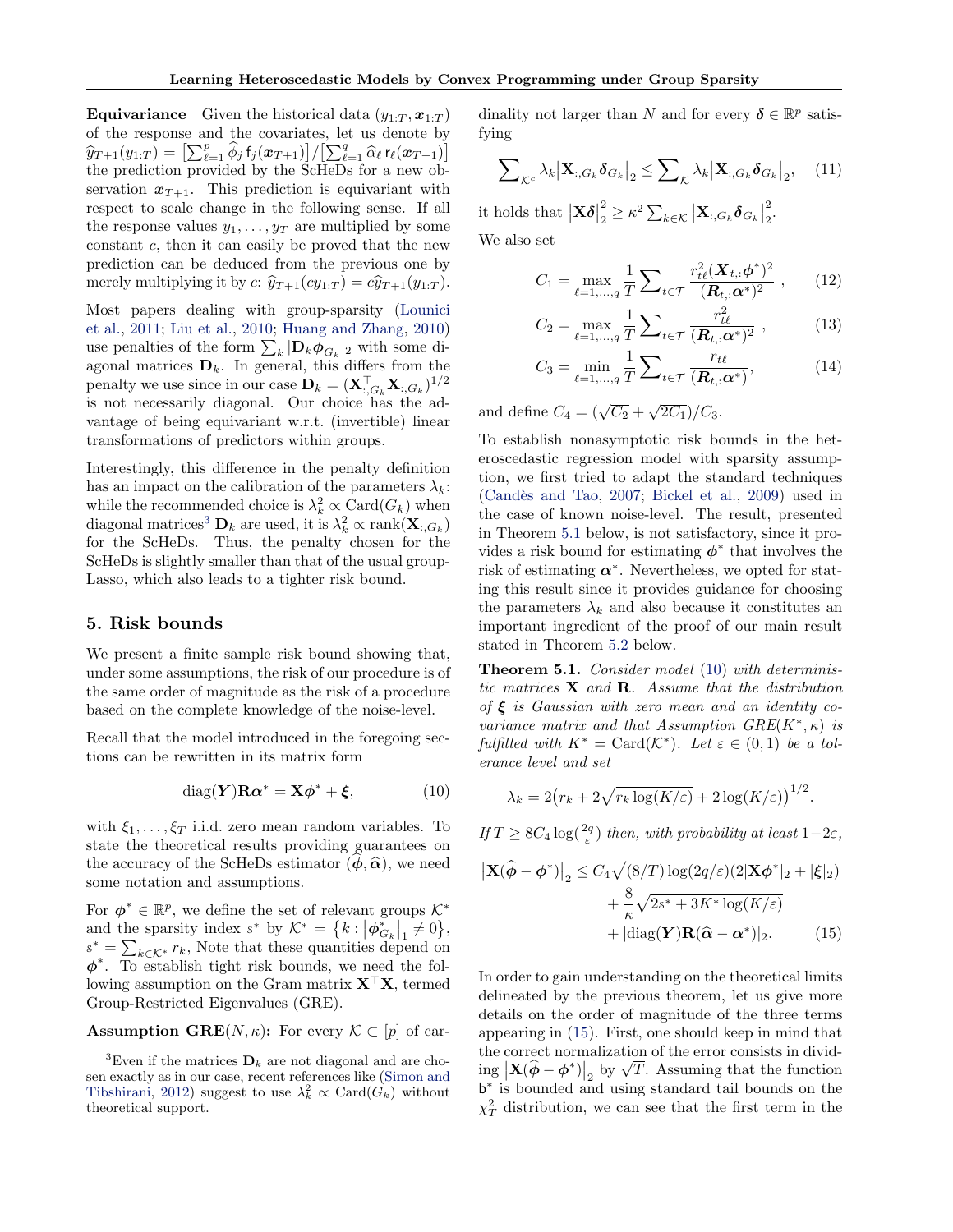Learning Heteroscedastic Models by Convex Programming under Group Sparsity

|                         | <b>ScHeDs</b> |                                                           |     |                       |     |                             | Square-root Lasso |                                                         |                       |     |     |                             |
|-------------------------|---------------|-----------------------------------------------------------|-----|-----------------------|-----|-----------------------------|-------------------|---------------------------------------------------------|-----------------------|-----|-----|-----------------------------|
|                         |               | $ \widehat{\boldsymbol{\beta}} - \boldsymbol{\beta}^* _2$ |     | $ \widehat{s} - s^* $ |     | $10 \hat{\sigma}-\sigma^* $ |                   | $ \widehat{\boldsymbol{\beta}}-\boldsymbol{\beta}^* _2$ | $ \widehat{s} - s^* $ |     |     | $10 \hat{\sigma}-\sigma^* $ |
| $(T, p, s^*, \sigma^*)$ | Ave           | StD                                                       | Ave | StD                   | Ave | StD                         | Ave               | StD                                                     | Ave                   | StD | Ave | StD                         |
| 100.<br>100, 2, 1.0     | .13           | .07                                                       | .02 | .14                   | .53 | .40                         | .16               | .11                                                     | .19                   | .44 | .56 | .42                         |
| 100, 5, 1.0<br>100,     | .28           | .24                                                       | .08 | .32                   | .76 | .78                         | .25               | $.13\,$                                                 | .19                   | .44 | .66 | .57                         |
| 100, 5, 0.5<br>200,     | .08           | .03                                                       | .00 | .00                   | .20 | .16                         | .09               | .03                                                     | .20                   | .46 | .22 | .16                         |
| 200,<br>100, 5, 1.0     | .15           | .05                                                       | .01 | .09                   | .40 | .30                         | .17               | .07                                                     | .20                   | .44 | .42 | .31                         |
| 500, 8, 0.5<br>200,     | $.10\,$       | .03                                                       | .00 | .04                   | .23 | .16                         | .11               | .03                                                     | .17                   | .40 | .24 | .17                         |
| 500, 8, 1.0<br>200,     | .21           | .13                                                       | .02 | .17                   | .50 | .58                         | .22               | .08                                                     | .19                   | .43 | .46 | .38                         |
| (200, 1000, 5, 1.0)     | .15           | .05                                                       | .01 | .08                   | .40 | .31                         | .17               | .07                                                     | .17                   | .40 | .42 | .33                         |

Table 1. Performance of the (bias corrected) ScHeDs compared with the (bias corrected) Square-root Lasso on a synthetic dataset. The average values and the standard deviations of the quantities  $|\hat{\boldsymbol{\beta}} - \boldsymbol{\beta}^*|_2$ ,  $|\hat{s} - s^*|$  and  $10|\hat{\sigma} - \sigma^*|$  over 500<br>trials are reported. They represent reportively the accuracy in estimating the rep trials are reported. They represent respectively the accuracy in estimating the regression vector, the number of relevant covariates and the level of noise.

right-hand side of (15) is negligible w.r.t. the second one. Thus if we ignore for a moment the third term, Theorem 5.1 tells us that the normalized squared error  $T^{-1} \Big|\mathbf{X}(\widehat{\boldsymbol{\phi}}-\boldsymbol{\phi}^*)\Big|_0$ 2  $T^{-1}|\mathbf{X}(\widehat{\boldsymbol{\phi}}-\boldsymbol{\phi}^*)|_2^2$  of estimating  $\boldsymbol{\phi}^*$  by  $\widehat{\boldsymbol{\phi}}$  is of the order of  $s^*/T$ , up to logarithmic terms. This is the (optimal) fast rate of estimating an  $s^*$ -sparse signal with  $T$ observations in linear regression.

To complete the theoretical analysis, we need a bound on the error of estimating the parameter  $\alpha^*$ . This is done in the following theorem.

Theorem 5.2. Let all the conditions of Theorem 5.1 be fulfilled. Let q and T be two integers such that  $1 \leq$  $q \leq T$  and let  $\varepsilon \in (0, 1/5)$ . Assume that for some constant  $\widehat{D}_1 \geq 1$  the inequality  $\max_{t \in \mathcal{T}} \frac{R_{t,:} \widehat{\alpha}}{R_{t,:} \alpha^*} \leq \widehat{D}_1$  holds true and denote  $D_{T,\varepsilon} = \widehat{D}_1(2|\mathbf{X}\boldsymbol{\phi}^*|_{\infty}^2 + 5\log(2T/\varepsilon)).$ Then, on an event of probability at least  $1 - 5\varepsilon$ , the following inequality is true:

$$
\left|\mathbf{X}(\widehat{\boldsymbol{\phi}}-\boldsymbol{\phi}^*)\right|_2 \le 4(C_4+1)D_{T,\varepsilon}^{3/2}\sqrt{2q\log(2q/\varepsilon)}
$$

$$
+\frac{8D_{T,\varepsilon}}{\kappa}\sqrt{2s^*+3K^*\log(K/\varepsilon)}. (16)
$$

Furthermore, on the same event,

$$
\frac{\left|\mathbf{R}(\boldsymbol{\alpha}^* - \widehat{\boldsymbol{\alpha}})\right|_2}{\widehat{D}_1^{1/2} |\mathbf{R}\boldsymbol{\alpha}^*|_\infty} \le 4(C_4 + 2) D_{T,\varepsilon}^{3/2} \sqrt{2q \log(2q/\varepsilon)}
$$

$$
+ \frac{8D_{T,\varepsilon}}{\kappa} \sqrt{2s^* + 3K^* \log(K/\varepsilon)}. (17)
$$

The first important feature of this result is that it provides fast rates of convergence for the ScHeDs estimator. This compares favorably with the analogous result in (Kolar and Sharpnack, 2012), where asymptotic bounds are presented under the stringent condition that the local minimum to which the procedure converges coincides with the global one. The joint convexity in  $\phi$  and  $\alpha$  of our minimization problem allows us to avoid such an assumption without any loss in the quality of prediction.

One potential weakness of the risk bounds of Theorem 5.2 is the presence of the quantity  $D_1$ , which controls, roughly speaking, the  $\ell_{\infty}$  norm of the vector  $\mathbf{R}\hat{\alpha}$ . One way to circumvent this drawback is to add the constraint max<sub>t</sub>  $\mathbf{R}_{t,:}$   $\alpha \leq \mu^*$  to those presented in (7)-(9), for some tuning parameter  $\mu^*$ . In this case, the optimization problem remains an SOCP and in all the previous results one can replace the random term  $D_1$ by  $\mu^*/\mu_*$ , where  $\mu_*$  is a lower bound on the elements of the vector  $\mathbf{R}\alpha^*$ . This being said, we hope that with more sophisticated arguments one can deduce the boundedness of  $\hat{D}_1$  by some deterministic constant without adding new constraints to the ScHeDs.

One may also wonder how restrictive the assumptions (12)-(14) are and in which kind of contexts they are expected to be satisfied. At a heuristic level, one may remark that the expressions in  $(12)-(14)$  are all empirical means: for instance,  $(1/T) \sum_t r_{t\ell}^2 / (\mathbf{R}_{t,:} \boldsymbol{\alpha}^*)^2 =$  $(1/T) \sum_t r_\ell(\boldsymbol{x}_t)^2 / r^*(\boldsymbol{x}_t)^2$ . Assuming that the time series  $\{x_t\}$  is stationary or periodic, these empirical means will converge to some expectations. Therefore, under these types of assumptions, (12)-(14) are boundedness assumptions on some integral functionals of  $r^*$ ,  $f^*$  and  $r_\ell$ 's. In particular, if  $r_\ell$ 's are bounded and bounded away from 0, f ∗ is bounded and r ∗ is bounded away from zero, then the finiteness of the constant  $C_4$ is straightforward.

To close this section, let us emphasize that the GRE condition is sufficient for getting fast rates for the performance of the ScHeDs measured in prediction loss, but is by no means necessary for the consistency. In other terms, even if the GRE condition fails, the ScHeDs still provides provably accurate estimates that converge at a slower rate. This slow rate is, roughly speaking, of the order  $[T^{-1}(s^* + K^* \log K)]^{1/4}$  instead of  $[T^{-1}(s^* + K^* \log K)]^{1/2}$ .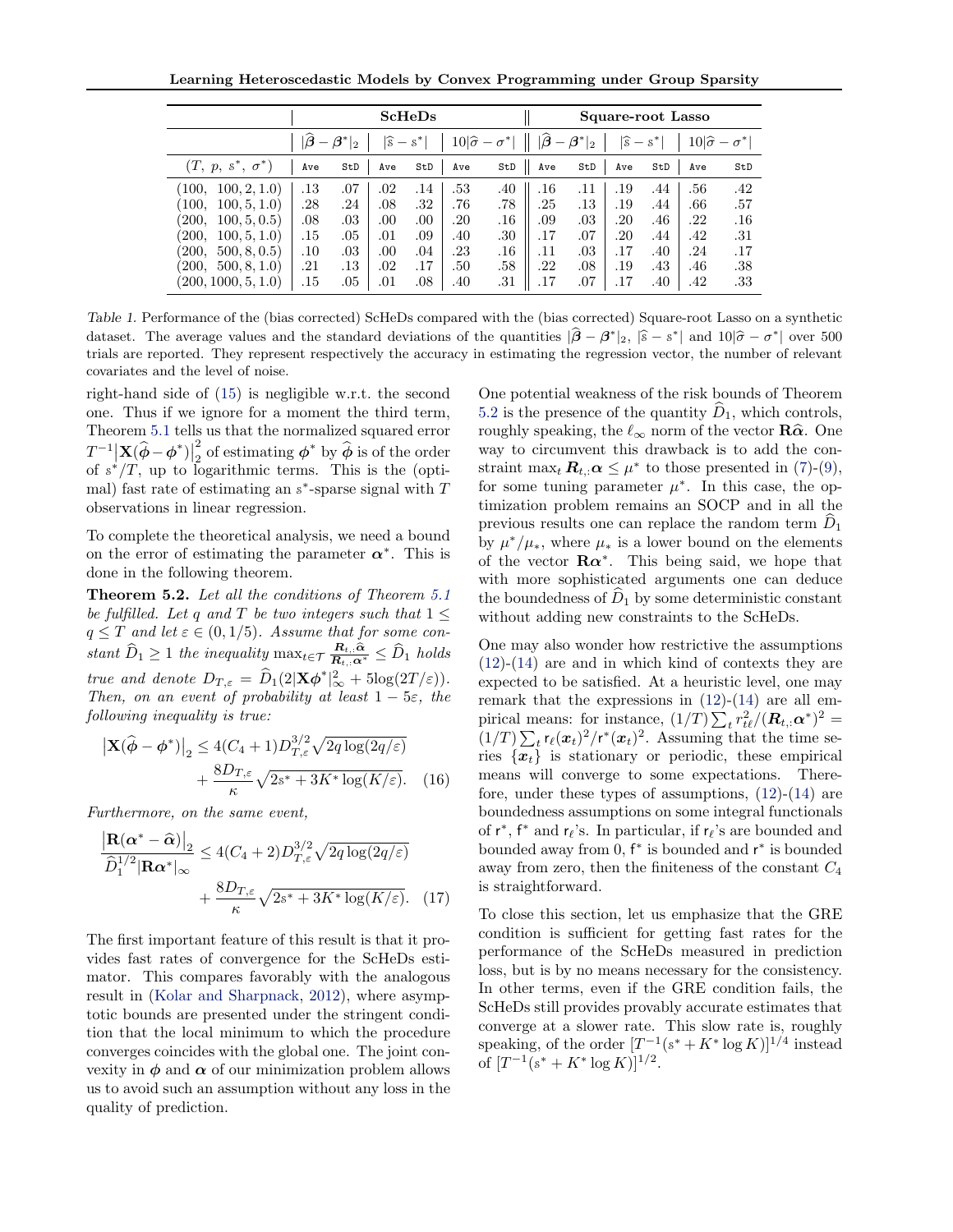

Figure 1. Comparing implementations of the ScHeDs: interior point (IP) vs. optimal first-order (OFO) method. We used the experiment described in Section 6.2 with  $T = 200$ ,  $s^* = 3, \sigma = 0.5$ . Top: square-root of the MSE on the nonzero coefficients of  $\beta^*$ . Bottom: running times.

#### 6. Experiments

To assess the estimation accuracy of our method and to compare it with the state-of-the-art alternatives, we performed an experiment on a synthetic dataset. Then, the prediction ability of the procedure is evaluated on a real-world dataset containing the temperatures in Paris over several years.

#### 6.1. Implementation

To effectively compute the ScHeDs estimator we rely on Theorem 3.2 that reduces the computation to solving a second-order cone program. To this end, we implemented a primal-dual interior point method using the SeDuMi package (Sturm, 1999) of Matlab as well as several optimal first-order methods (Nesterov, 1983; Auslender and Teboulle, 2006; Beck and Teboulle, 2009) using the TFOCS (Becker et al., 2011). We intend to make our code publicly available if the paper is accepted. Each of these implementations has its strengths and limitations. The interior point method provides a highly accurate solution for moderately large datasets (Fig. 1, top), but this accuracy is achieved at the expense of increased computational complexity (Fig. 1, bottom). Although less accurate, optimal first-order methods have cheaper iterations and can deal with very large scale datasets (see Table 2). All the experiments were conducted on an Intel(R)  $Xeon(R)$  CPU  $@2.80GHz$ .

#### 6.2. Synthetic data

In order to be able to compare our approach to other state-of-the-art algorithms, we place ourselves in a setting of homoscedastic noise with known ground truth. We randomly generate a matrix  $\mathbf{X} \in \mathbb{R}^{T \times p}$  with i.i.d. standard Gaussian entries and a standard Gaussian noise vector  $\boldsymbol{\xi} \in \mathbb{R}^T$  independent of **X**. The noise variance is defined by  $\sigma_t \equiv \sigma^*$  with varying values  $\sigma^* > 0$ .

| $\boldsymbol{p}$                                                                                                                                                                                 |  | 200   400   600   800   1000 |  |
|--------------------------------------------------------------------------------------------------------------------------------------------------------------------------------------------------|--|------------------------------|--|
| $\begin{array}{ c c c c c c c c c } \hline \text{IP (sec/iter)} & 0.14 & 0.70 & 2.15 & 4.68 & 9.46 \\ \hline \text{OFO (100*sec/iter)} & 0.91 & 1.07 & 1.33 & 1.64 & 1.91 \\ \hline \end{array}$ |  |                              |  |

Table 2. Comparing implementations of the ScHeDs: interior point (IP) vs. optimal first-order (OFO) method. We report the time per iteration (in seconds) for varying  $p$ in the experiment described in Section 6.2 with  $T = 200$ ,  $s^* = 2, \sigma = 0.1$ . Note that the iterations of the OFO are very cheap and their complexity increases linearly in p.

We set  $\boldsymbol{\beta}^0 = [\mathbf{1}_{s^*}, \ \mathbf{0}_{p-s^*}]^\top$  and define  $\boldsymbol{\phi}^* = \boldsymbol{\beta}^*/\sigma^*$ , where  $\beta^*$  is obtained by randomly permuting the entries of  $\beta^0$ . Finally, we set  $\mathbf{Y} = \sigma^*(\mathbf{X}\phi^* + \xi)$ .

Seven different settings depending on the values of  $(T, p, s^*, \sigma^*)$  are considered. In each setting the experiment is repeated 500 times; the average errors of estimation of  $\beta^*$ , s<sup>\*</sup> and  $\sigma^*$  for our procedure and for the Square-root Lasso are reported in Table 1 along with the standard deviations. For both procedures, the universal choice of tuning parameter  $\lambda = \sqrt{2 \log(p)}$  is used (after properly normalizing the columns of  $X$ ) and a second step consisting in bias correction is applied (cf. (Sun and Zhang, 2012) and the discussion in Section 4 on bias correction). Here, we did not use any group structure so the penalty is merely proportional to the  $\ell_1$ -norm of  $\beta$ . One can observe that the ScHeDs is competitive with the Square-root Lasso, especially for performing variable selection. Indeed, in all considered settings the ScHeDs outperforms the Square-root Lasso in estimating  $s^*$ .

### 6.3. Application to the prediction of the temperature in Paris

For experimental validation on a real-world dataset, we have used data on the daily temperature in Paris from 2003 to 2008. It was produced by the National Climatic Data Center (NCDC), (Asheville, NC, USA) and is publicly available at [ftp://ftp.ncdc.noaa.](ftp://ftp.ncdc.noaa.gov/pub/data/gsod/) [gov/pub/data/gsod/](ftp://ftp.ncdc.noaa.gov/pub/data/gsod/). Performing good predictions for these data is a challenging task since, as shown in Fig. 2, the observations look like white noise. The dataset contains the daily average temperatures, as well as some other measurements like wind speed, maximal and minimal temperatures, etc.

We selected as response variable  $y_t$  the difference of temperatures between two successive days. The goal was to predict the temperature of the next daybased on historical data. We selected as covariates  $x_t$  the time t, the increments of temperature over past 7 days, the maximal intraday variation of the temperature over past 7 days and the wind speed of the day before. Including the intercept, this resulted in a 17 dimensional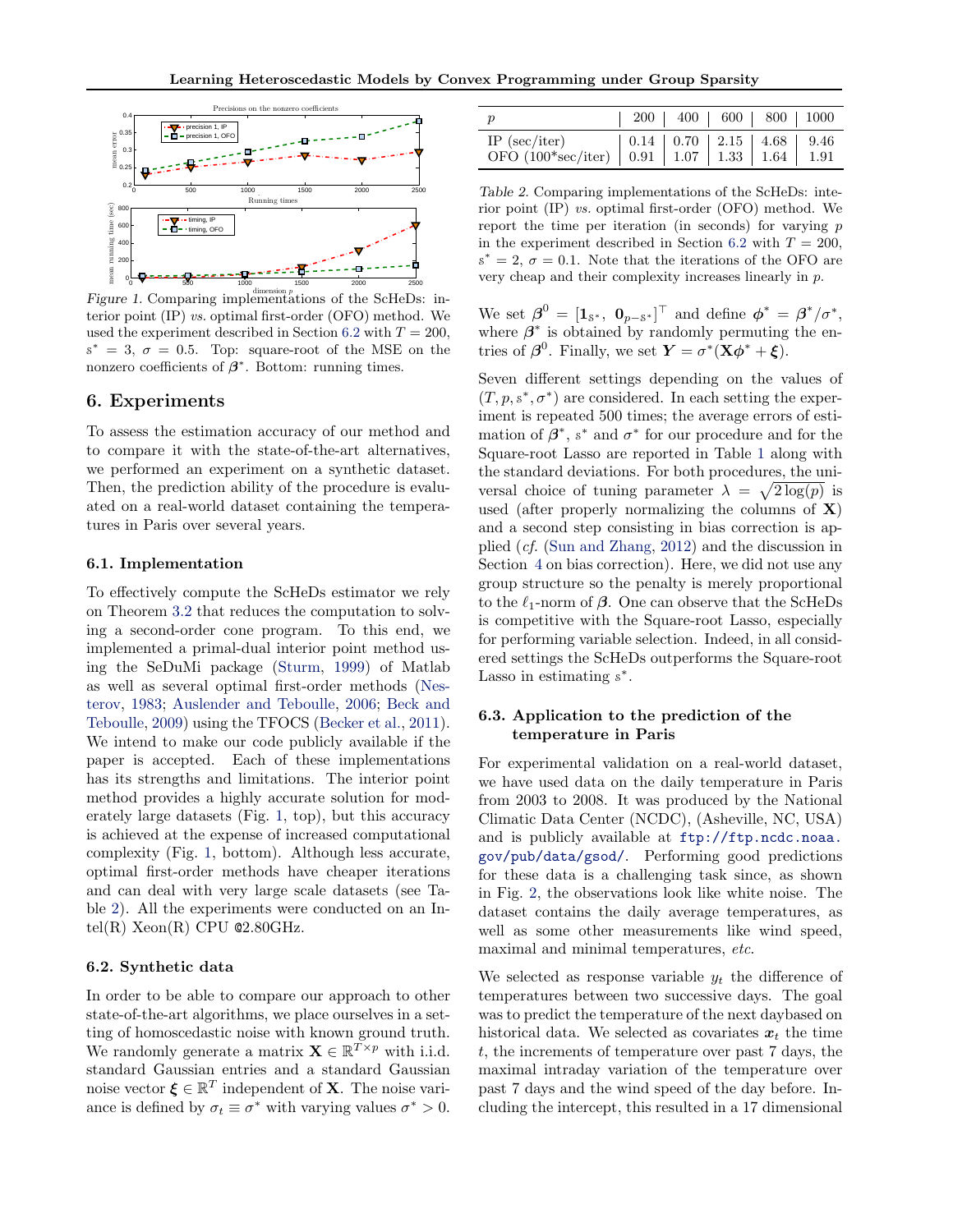

Figure 2. Top row: increments of temperatures (in Fahrenheit) from one day to the next observed in Paris in 2008. Middle row: predictions provided by our ScHeDs procedure; we observe that the sign is often predicted correctly. Bottom row: estimated noise level.

vector  $x_t$ . Based on it, we created 136 groups of functions f, each group containing 16 elements. Thus, the dimension of  $\phi^*$  was  $136 \times 16 = 2176$ . We chose  $q = 11$ with functions  $r_\ell$  depending on time t only. The precise definitions of  $f_j$  and  $r_\ell$  are presented below.

To specify **X**, we need to define the functions  $f_j$  generating its columns. We denote by  $u_t$  the subvector of  $x_t$  obtained by removing the time t. Thus,  $u_t$  is a 16dimensional vector. Using this vector  $u_t \in \mathbb{R}^{16}$ , we define all the second-order monomes:  $\chi_{i,i'}(\boldsymbol{u}_t) = u_t^{(i)} u_t^{(i')}$ with  $i \leq i'$ . We look for fitting the unknown function  $f^*$  by a second-order polynomial in  $u_t$  with coefficients varying in time. To this end, we set  $\psi_1(t) = 1$ ,  $\psi_{\ell}(t) = t^{1/(\ell-1)}$ , for  $\ell = 2, 3, 4$  and

$$
\psi_{\ell}(t) = \cos(2\pi(\ell-4)t/365);
$$
  $\ell = 5,..., 10;$   
\n $\psi_{\ell}(t) = \sin(2\pi(\ell-10)t/365);$   $\ell = 11,..., 16.$ 

Once these functions  $\chi_{i,i'}$  and  $\psi_{\ell}$  defined, we denote by  $f_i$  the functions of the form  $\psi_{\ell}(t)\chi_{i,i'}(\boldsymbol{u}_t)$ . In other terms, we compute the tensor product of these two sets of functions, which leads to a set of functions  $\{f_i\}$ of cardinality  $16 \times 16 \times 17/2 = 2176$ . These functions are split into 136 groups of 16 functions, each group defined by  $G_{i,i'} = {\psi_{\ell}(t) \times \chi_{i,i'}(\boldsymbol{u}_t) : \ell = 1, \ldots, 16}.$ 

We defined **R** as a  $T \times 11$  matrix, each of its eleven columns was obtained by applying some function  $r_\ell$ to the covariate  $x_t$  for  $t = 1, \ldots, T$ . The functions  $r_\ell$ were chosen as follows:  $r_1(x_t) = 1$ ,  $r_2(x_t) = t$ ,  $r_3(x_t) =$  $1/(t+2\times 365)^{\frac{1}{2}}$  and

$$
r_{\ell}(\boldsymbol{x}_t) = 1 + \cos(2\pi(\ell-3)t/365); \qquad \ell = 4,\ldots,7; \nr_{\ell}(\boldsymbol{x}_t) = 1 + \cos(2\pi(\ell-7)t/365); \qquad \ell = 8,\ldots,11.
$$

Note that these definitions of  $X$  and  $R$  are somewhat arbitrary. Presumably, better results in terms of prediction would be achieved by combining this purely statistical approach with some expert advice.

We used the temperatures from 2003 to 2007 for training (2172 values) and those of 2008 (366 values) for testing. Applying our procedure allowed us to reduce the dimensionality of  $\phi$  from 2176 to 26. The result of the prediction for the increments of temperatures in 2008 is depicted in Fig. 2. The most important point is that in 62% of the cases the sign of the increments is predicted correctly. It is also interesting to look at the estimated variance: it suggests that the oscillation of the temperature during the period between May and July is significantly higher than in March, September and October. Interestingly, when we apply a Kolmogorov-Smirnov test to the residuals  $y_t \mathbf{R}_{t,:} \hat{\boldsymbol{\alpha}} - \mathbf{X}_{t,:} \hat{\boldsymbol{\phi}}$  for t belonging to the testing set, the null hypothesis of Gaussianity is not rejected and the  $p$  value is 0.72.

#### 7. Conclusion

We have introduced a new procedure, the ScHeDs, that allows us to simultaneously estimate the conditional mean and the conditional variance functions in the model of regression with heteroscedastic noise. The ScHeDs relies on minimizing a group-sparsity promoting norm under some constraints corresponding to suitably relaxed first-order conditions for maximum penalized likelihood estimation. We have proposed several implementations of the ScHeDs based on various algorithms of second-order cone programming. We have tested our procedure on synthetic and real world datasets and have observed that it is competitive with the state-of-the-art algorithms, while being applicable in a much more general framework. Theoretical guarantees for this procedure have also been proved.